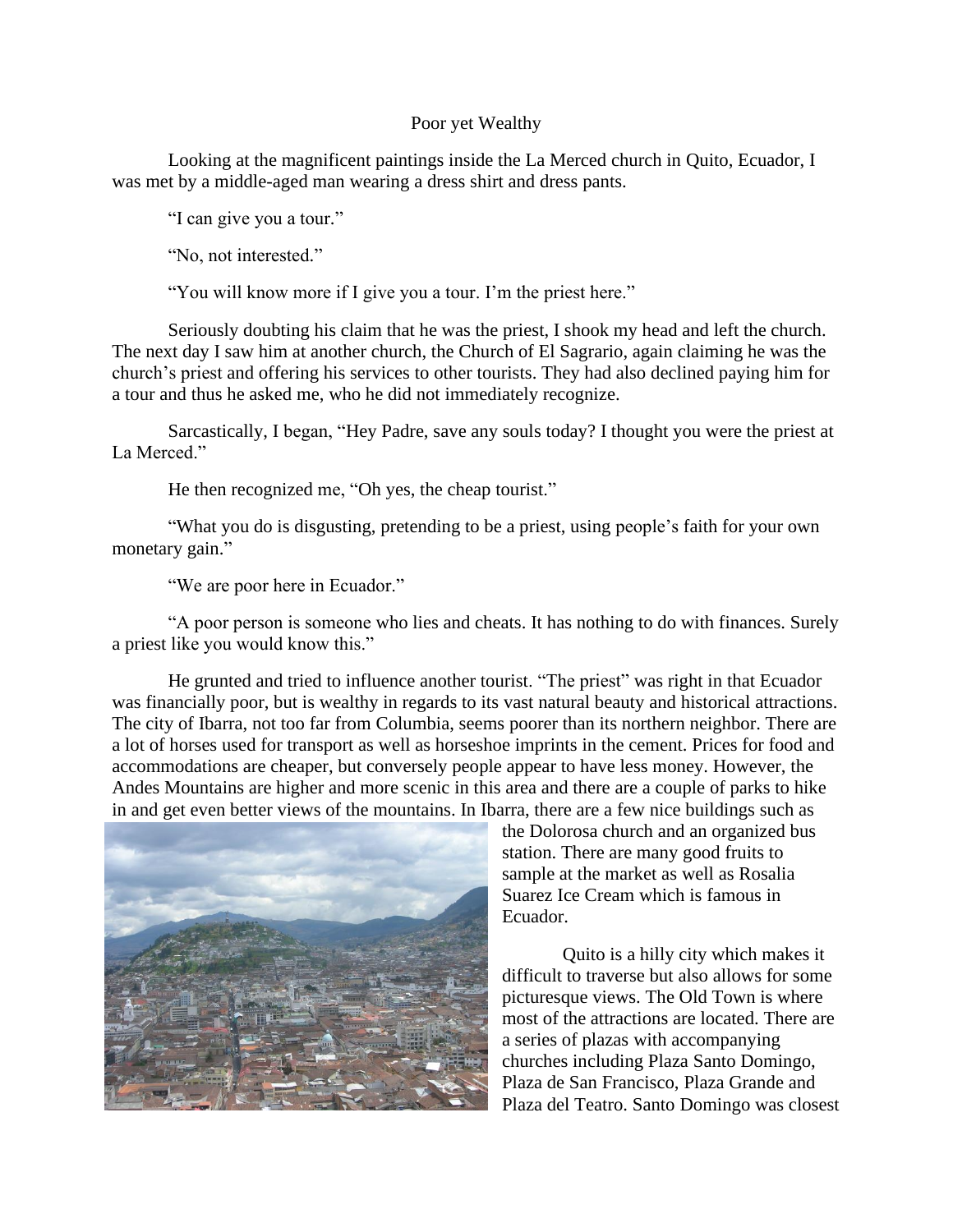to my hotel and has a small church in comparison to the larger San Francisco church. Plaza del Teatro is where the theater is and where there are many music performances. Plaza Grande is the square were most people go to and relax in. It is surrounded by several important buildings, including the cathedral in the southern corner of the square. On the north side is the Palacio Arzobispal, although the archbishop does not reside here, instead there are numerous shops and restaurants. On the western side is the Palacio del Gobierno, in which the president does conduct official business. Just off the square is the Cento Cultural Metropolitana, which houses artwork.

Quito is known for being near the equator and has many attractions related to this geographic feature. The Mitad del Mundo is a touristy attraction that allows visitors to jump back and forth between hemispheres. It's just a statue that houses a museum largely dedicated to the indigenous people. The museum admits that it is off a couple hundred meters from the equator. The Museo Solar Inti Nan claims to be the real equator and has some cheesy exhibits. At the museum, they throw water down a sink at the northern and then southern hemisphere a few feet away and the water swirls in different directions, but this is due to how the sink is balanced not the equator. Visitors can balance an egg on a nail and perform other balance tests. Between these two museums is a third place that claims to be the real equator and bases its claim on indigenous people's calculation. Since Ecuador is the only place on the equator with mountains, the locals calculated latitude



and longitude via the mountains without the use of modern science.

Another attraction close to Quito is the Otavalo Saturday market. Otavalo in and of itself is a charming city, but the effervescent Saturday market is why most people visit the city. Tourists visit the handicrafts market, which is okay but obviously touristy. There is a lot of clothing, masks, dolls and nativity scenes in the crafts market. More interesting and more of a local favorite are the animal and food markets. The locals, *otavalenos*, are indigenous people famous for their appearance. The males wear pig-tails and white pants while the women wear colorful blouses and shawls which they use to store food and chickens.

No trip to Ecuador would be complete without a trip to the Galapagos Islands. Unfortunately, the trip is quite expensive, but it is also a unique experience. Pulling out money in Quito to make a bank transfer to pay for the trip, a little street girl was watching me at the ATM. The money was dispensed mostly in five and ten dollar bills (they use US dollars) which made for a large wad of money. Looking at the wad of money, her eyes opened, she gasped, pointed at me and then exclaimed, "Mama, mama, el hombre tiene mucho, mucho dinero." I needed to make another withdrawal as there was a money limit on my initial one. This was met by the same response and since her ma was talking to someone else, she screamed towards her. Not the best situation but with the trip paid for, I went to the Galapagos.